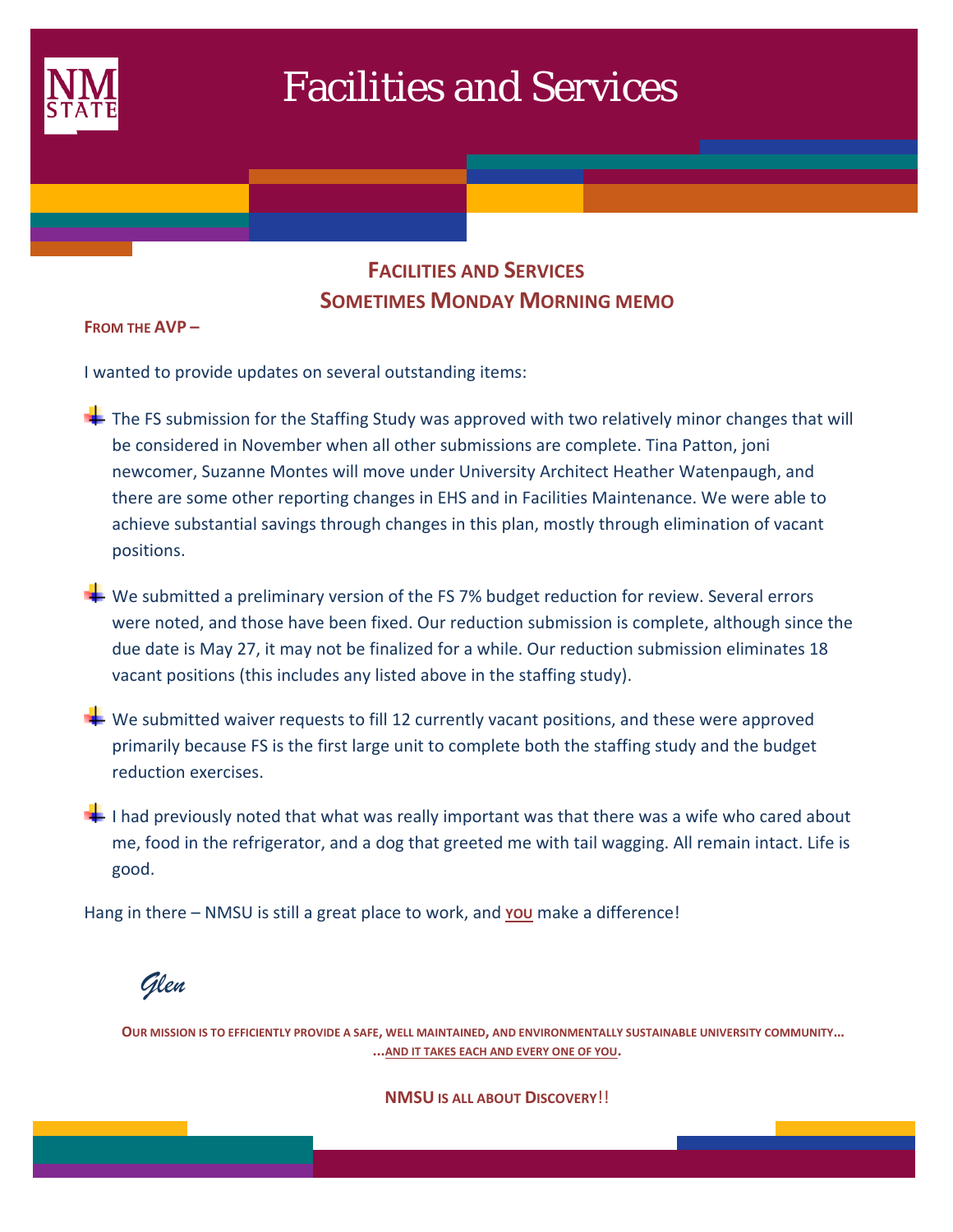# **FACILITIES AND SERVICES THE SOMETIMES MONDAY MORNING MEMO**

# **PERSONNEL – OUR MOST IMPORTANT ASSET**

**WELCOME TO THE CARING COMMUNITY:**

**ANGEL RIOS EICHELBERGER** and **ALFREDO ARAGON**, Student Firefighters; **JULIAN HOLGUIN** and **ORLANDO ROMERO**, Structural Maintenance Technicians; **JOHNNIE BAEZA**, Maintenance Planner; **EUGENE HERNANDEZ**, Facilities Space Planner; and **SHELLEY ZIVKOVICH**, Project Manager.

## **CONGRATULATIONS ON THE PROMOTION/RECLASSIFICATION:**

**FERNIE VALLES**, Structural Maintenance, Lead; **JOHN PADILLA**, Paint, Lead; and **LORENZO ASTORGA**, Mover.

**BEST WISHES TO AND WE WILL MISS:**

**JAVIER URIBE**, Electrician; **MARIA ARZABAL**, Custodial Worker; **ANTHONY LOMAX** and **ISAIAH GARCIA**, Student Aides; **RENE RUIZ**, Accountant, Senior; **JOSE DELEON**, Plumber; **HENRY ESPALIN**, Assistant Director of Project Development and Engineering; and **JAKE VILLA** and **GARY GARRISON**, Facilities Technicians.

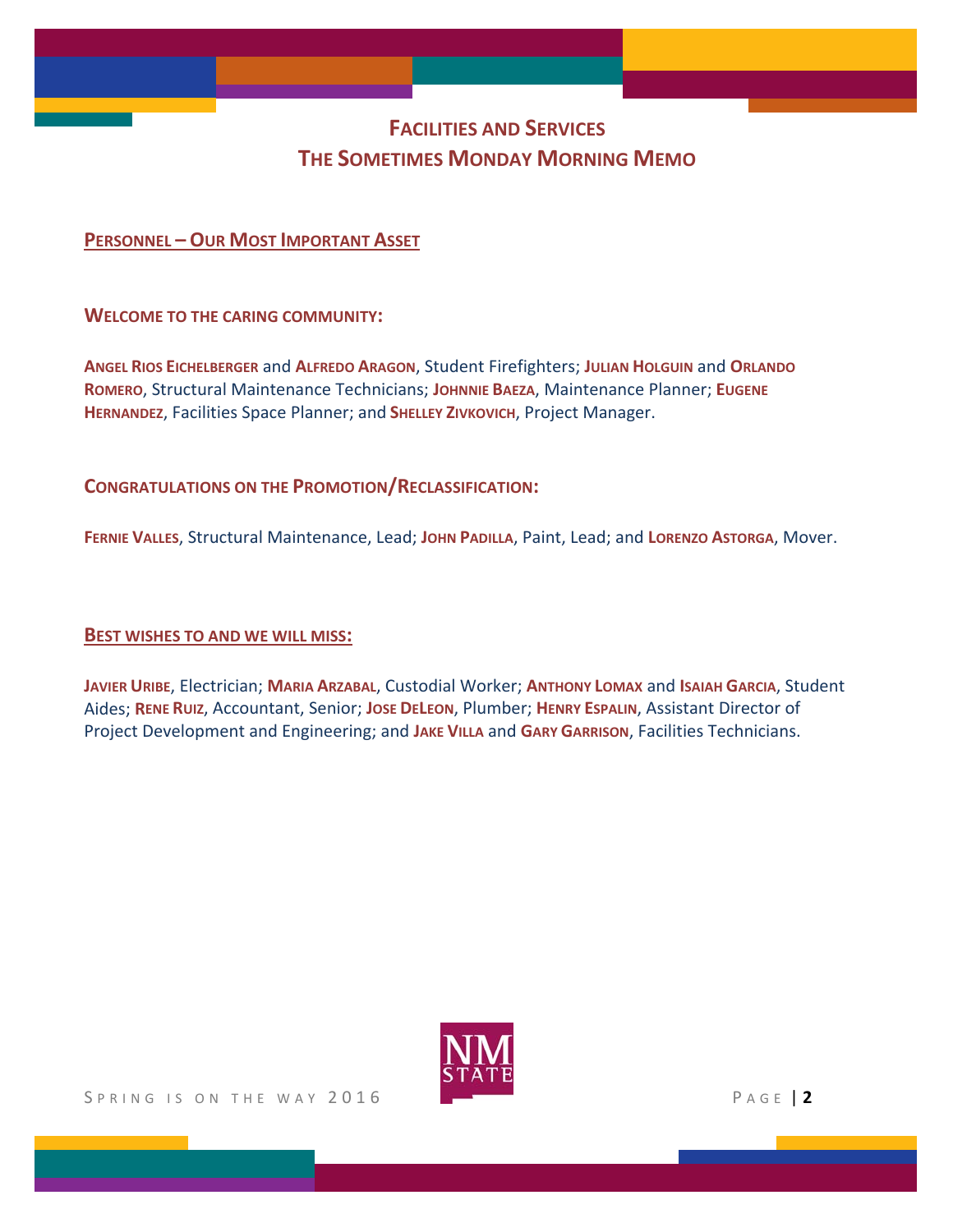## **THE AWARD LIST**

All of these have previously been announced, but we thought it would be a great time to review as we are proud of everyone's accomplishments this year.

# **STRICKLAND AWARD**

#### **ORLANDO FLORES**

Not only does he oversee zone 4 (Agriculture portion of campus), he has become a Certified Compost operator and has also attained his NMDA Ornamentals and Turf spray license. Orlando also plays a large role in designing and installation of xeriscaping throughout campus. Orlando has worked with many of the Horticulture classes and overseen class projects where the students design and install campus landscapes. I can always count on Orlando to be available to help out other supervisors within ours or other shops – Bud Jones, NMSU Grounds Manager.



# **STRICKLAND AWARD LOUIS HUBER**



As the Deputy Fire Chief at NMSU, Louis' primary responsibility is administration and enforcement of fire and building codes. Louis' efforts have paved the way to improved processes on our fire safety inspections. We now have the ability to create, store and share information electronically. These improvements not only make us more efficient, but it has reduced the amount of paper and copies we relied on in the past. Louis was instrumental in developing compliance standards on testing for NMSU's fire detection, suppression systems, and building inspection program. Deputy Chief Huber exhibits loyalty, commitment, and leadership that have helped develop and mentor our firefighters and career staff. He works closely and effectively with the Fire Chief to ensure the goals and objectives are clear and the mission is achieved. What makes Louis so effective is that he truly believes in the mission and wants to make a difference. That is why Louis is a great choice for the 2015 Strickland Award – Johnny Carrillo, NMSU Fire Chief.

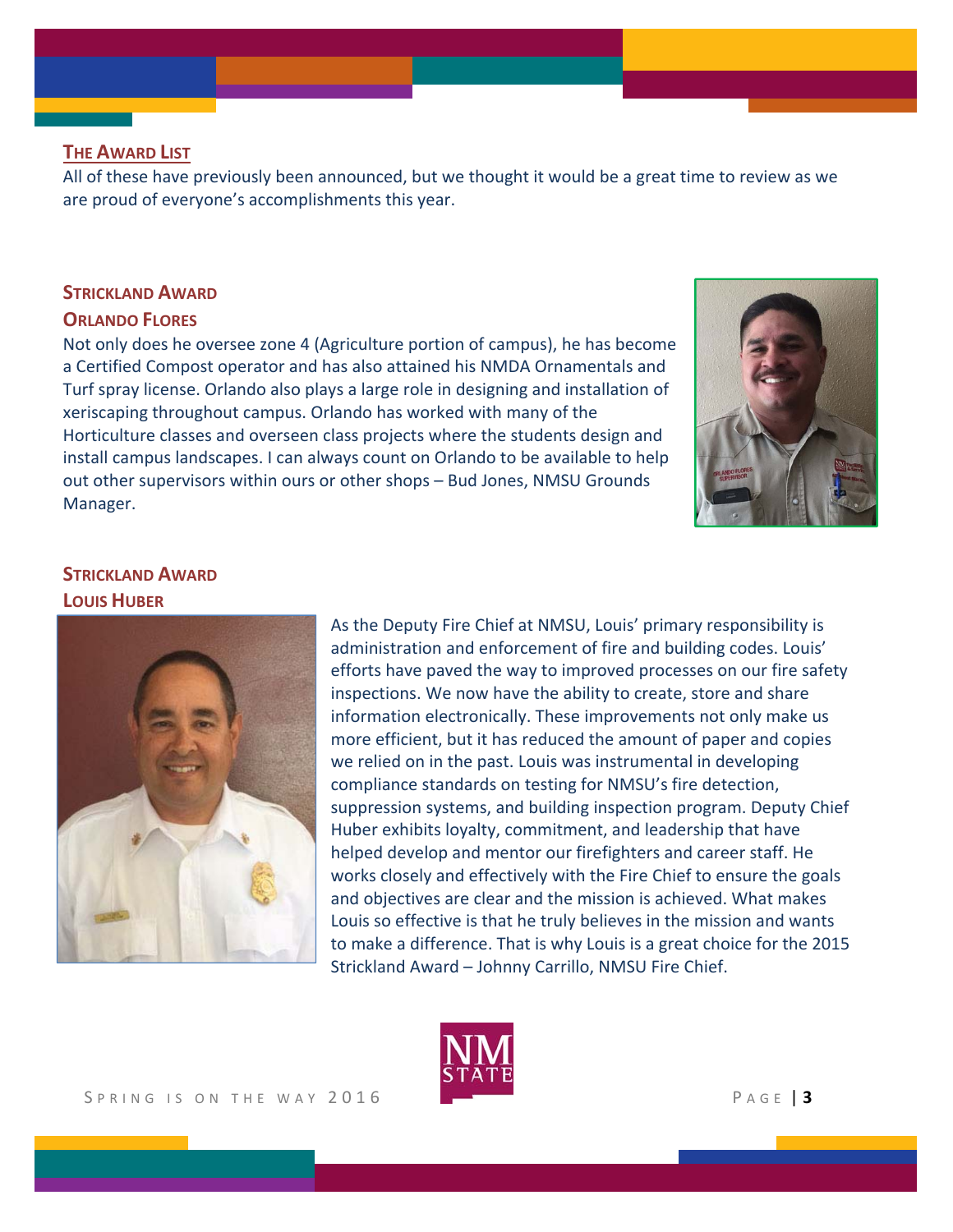

## **STRICKLAND AWARD JOAQUIN GONZALEZ**

Joaquin is a respected and essential member of our FS staff. He is always ready and willing to provide excellent customer service. His skills and professionalism are top notch. I cannot say enough about how much we appreciate his positive "can do" attitude! ‐ Patty Hartell, Executive Director of FS Administration.

## **STRICKLAND AWARD**

#### **JACK KIRBY**

Jack quietly winds his way through a mired of complex regulations to ensure compliance with five high profile environmental programs. Because of his engineering background, he is very methodical and approaches each one step by step. He works to make the complicated as simple as possible. I think Jack can flow chart just about anything. Seriously, Jack's areas of oversight are of high importance for us all. One example of phenomenal teamwork within Facilities and Services involved Jack along with several others as they worked to develop and implement new requirements for monitoring our drinking water system. There was a very short timeline and an exceptional amount of work performed by the team. Jack jumped in and did his part without hesitation. Even with an overflowing plate, Jack is kind,



thoughtful and considerate of others – Katrina Doolittle, Ph.D., Executive Director of FS Environmental Health and Safety.

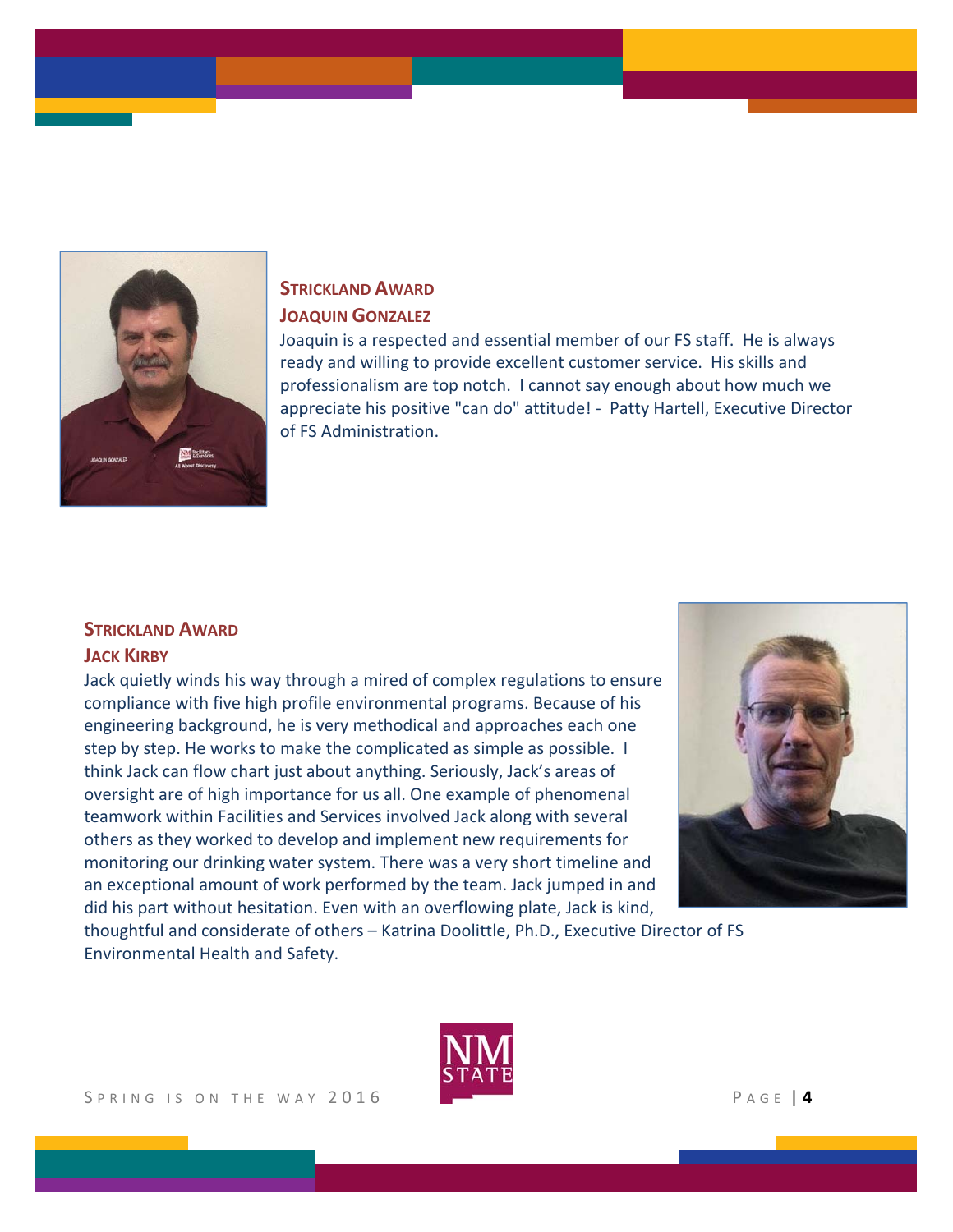

# **STRICKLAND AWARD ORASA VAUGHT**

Project Development and Engineering would like to recommend Orasa Vaught as this year's Charles Strickland Award recipient. Orasa has managed over \$23 million in projects within the last year and a half including 10 projects on the NMSU‐Alamogordo campus. In addition to her typical work load she is managing the Jett Hall Renovation Project including 12 multiple spin‐off projects to relocate two engineering departments into suitable accommodations so that they can continue to operate during the renovation process. Her ability to work independently and track the progress on multiple projects makes her a natural candidate for this award – Enrique Espalin, Assistant Director, Project Development and Engineering.

#### **AVP AWARD**

#### **HEIDI M. FROHNAPFEL**

If you have been to the middle of campus and / or visited the Hardman Jacobs Undergraduate Learning Center, you will know why Heidi has been selected. In addition, the related renovations around McFie Circle are also being managed by Heidi. Both of these projects have gone extremely well and will impact the appearance and functionality of the NMSU core campus for many years. For this reason, we are proud to honor Heidi with the AVP's Award for 2015.



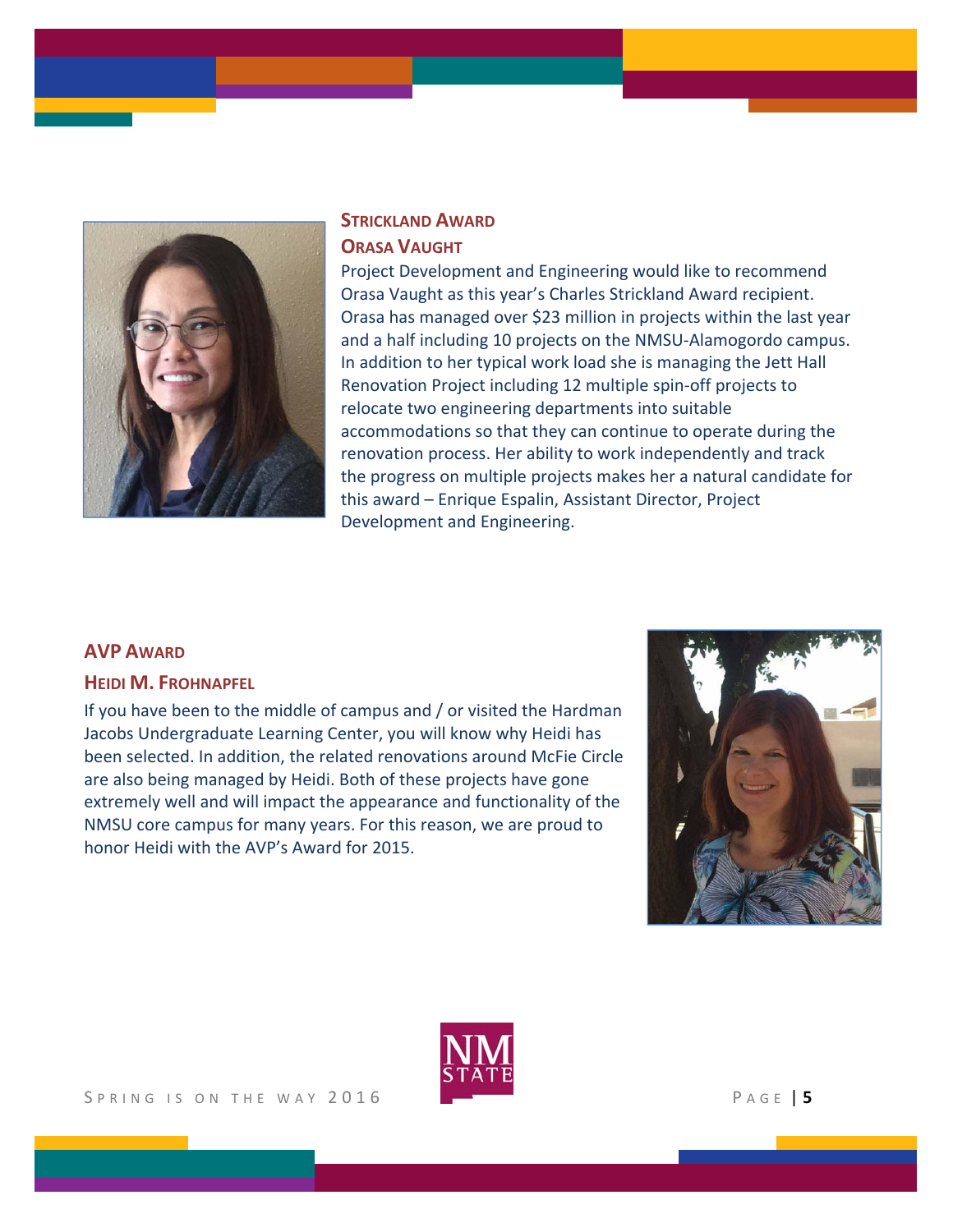# **"A" MOUNTAIN AWARD**



Congratulations to Fred Madrid who received the "A" Mountain Award at Founder's Day on Friday, April 15, 2016. He was nominated by the staff in Military and Veterans Program for the support he provides to NMSU veteran students. His positive attitude and problem solving skills coupled with his experience as an Army Veteran make him a valuable resource for our students.

*WORK AT NMSU WITH PRIDE; AGGIE PRIDE PERFORM AT THE BEST LEVEL THAT YOU POSSIBLY CAN FOCUS ON THE ENTERPRISE: STUDENTS, FACULTY, AND STAFF*

*-* NMSU CHANCELLOR GARREY CARRUTHERS, PH.D.



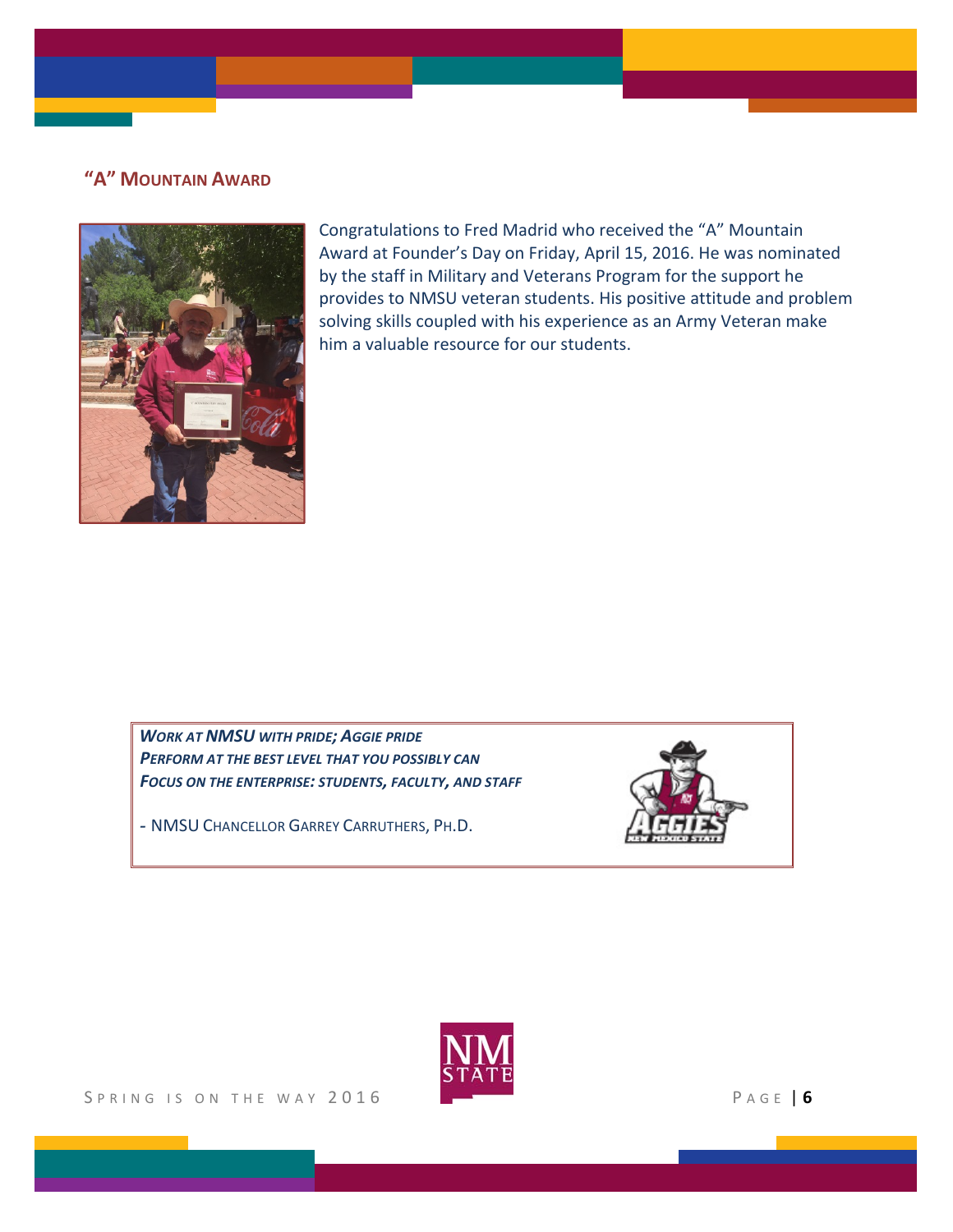

#### **RAY MARTINEZ ATTENDANCE AWARD**

Custodial Team #1, The Terminators, was presented with the Ray Martinez Attendance award at the FS Annual Workforce meeting on April 1, 2016. This is an employee created award named for Ray Martinez who is recognized for his long attendance service to NMSU. It fosters a friendly competition between the custodial teams. The team had a 90% attendance rate during calendar year 2015. They will receive a commemorative plaque and a group breakfast or lunch.

#### **ABOVE AND BEYOND AWARD**

The New Mexico State University Board of Regents presented the Regents' Above and Beyond Award to Tina Patton, a graphic designer in the NMSU Facilities and Services Sign Shop.

Those who nominated Patton said that she "goes the extra mile on a daily basis and always has a positive attitude that inspires others." Most recently, Patton showed her dedication to NMSU



in honoring Lori Paulson, who passed away earlier. It was important to honor Paulson as soon as possible, as she had a rare form of pancreatic cancer. The naming opportunity came quickly and Patton understood how much the signage would mean to Paulson and the recognition event, along with the signage, was a big hit. Patton shows dedication to NMSU and does everything she can to show the university in its best light.

Congratulations, Tina!

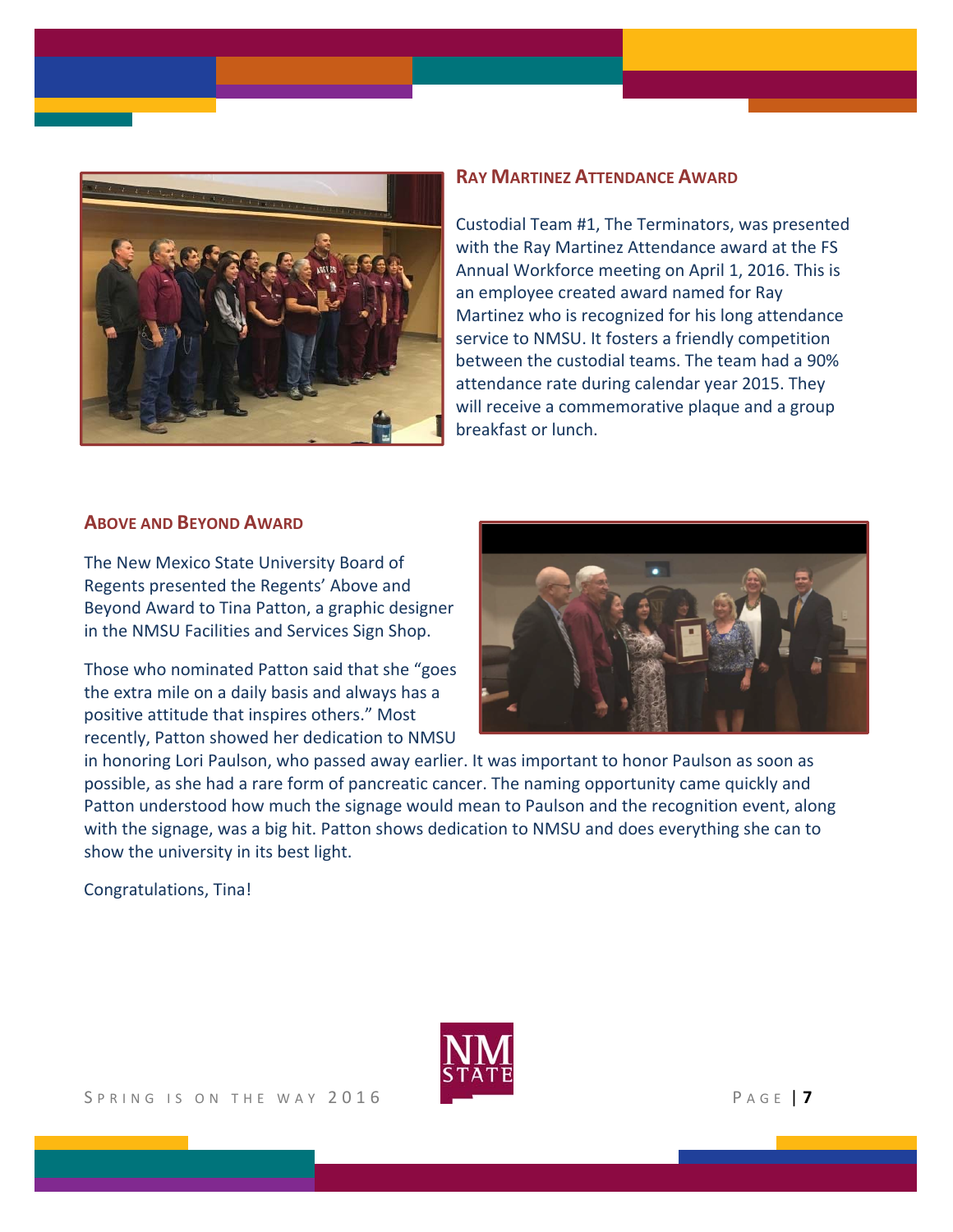#### **EHS FRIENDS OF SAFETY**

Luis Lopez, the lead plant operator of the Charles Strickland Central Utility Plant at New Mexico State University, was given the university's Friend of Safety award at the annual FS Workforce meeting.

The golden globe award was given to Lopez during a workforce meeting for the Office of Facilities and Services. Drew Kaczmarek, assistant director of the Environmental Health & Safety department, nominated Lopez for the award.



Lopez has been with NMSU for 24 years. He currently leads the front line operation of three boilers and a turbine to provide both heat and electricity to the main campus. Two of the boilers date back to 1965 which add challenges due to their age, Kaczmarek said.

Kaczmarek said that in June 2015, Lopez played a key role during a full day, unannounced Environmental Protection Agency Air Compliance Inspection at the Central Plant. Lopez led a full tour and answered multiple equipment questions posed by the inspector.

#### **2015 NMSU FIREFIGHTER OF THE YEAR**



Angelo Pacheco was awarded the 2015 NMSU Firefighter of the Year on Saturday, December 19. Chief Carrillo cited Angelo's positive attitude, mentoring abilities and leadership that made him stand out. Some of Angelo's accomplishments include obtaining his EMT‐Intermediate licensure, Driver/Operator certification on both the Engine and the Aerial, and the Fire Fighter II certification. He is currently working on his Lieutenant certification. Angelo is enrolled on NMSU's main campus and expected to graduate at the end of summer in 2016 with a Bachelor's in Applied Studies and minor in Geography. His goal is to become a career firefighter.